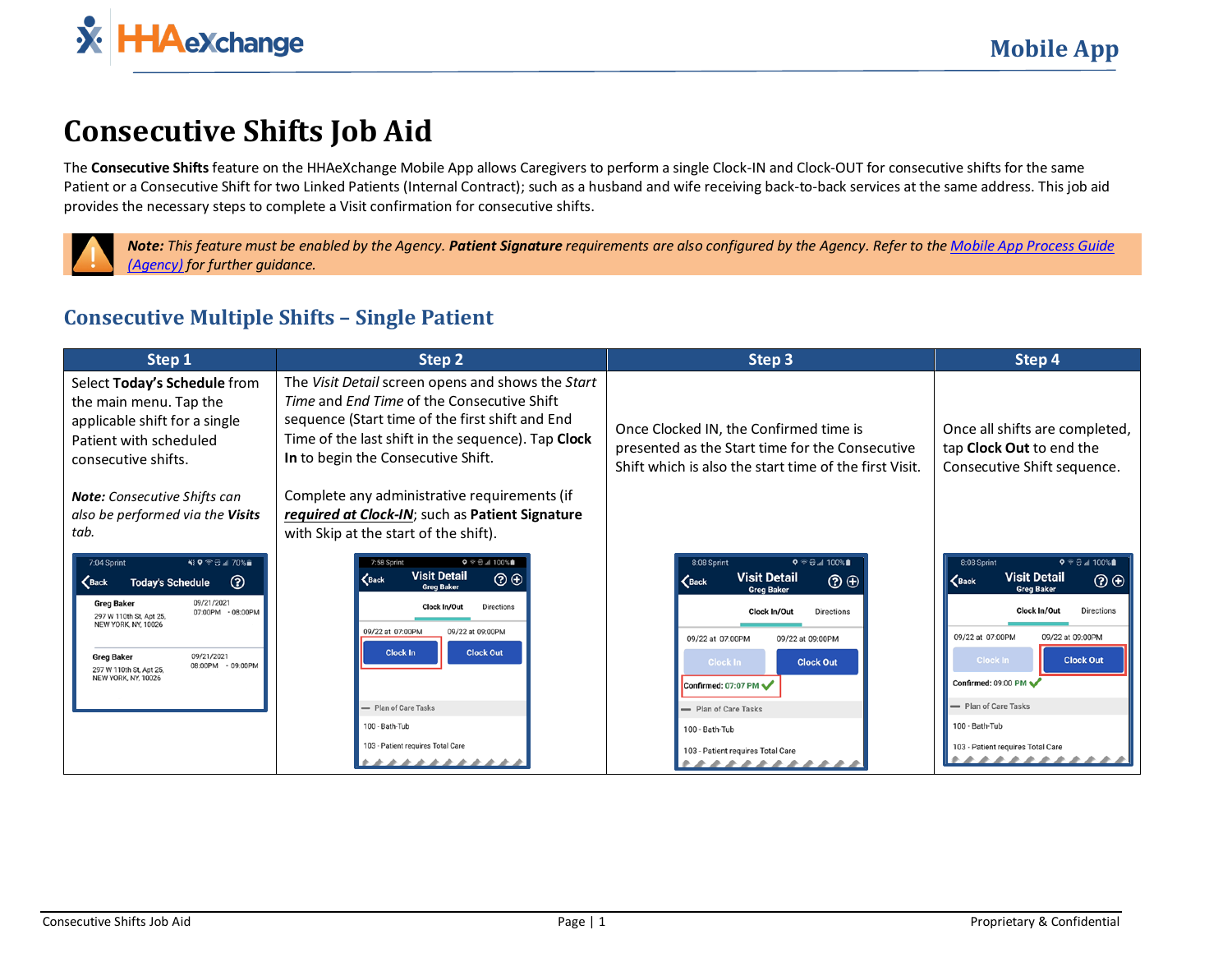

| Step 5                                                                                                                                                                                                         | Step 6                                                                                            | Step 7                                                                                                                                                                                                                                                | Step 8                                                                                                                                                                            |  |
|----------------------------------------------------------------------------------------------------------------------------------------------------------------------------------------------------------------|---------------------------------------------------------------------------------------------------|-------------------------------------------------------------------------------------------------------------------------------------------------------------------------------------------------------------------------------------------------------|-----------------------------------------------------------------------------------------------------------------------------------------------------------------------------------|--|
|                                                                                                                                                                                                                |                                                                                                   | If configured, the Signature screen is presented after<br>the POC screen has been completed for all shifts.                                                                                                                                           | At this stage, the process is complete.                                                                                                                                           |  |
| Upon Clock Out, complete all required administrative tasks (as<br>configured by the Agency) that would normally occur on a per<br>shift basis are presented in sequential order (from first to last<br>shift). |                                                                                                   | The signature provided here is used for all the shifts<br>in the Consecutive Shift sequence that require a<br>signature at Clock-OUT.                                                                                                                 | To make edits to the POC, return to Today's<br>Schedule (on the main menu) and select any<br>shift in the Consecutive Shift sequence to<br>apply updates to that specific shift.  |  |
| A sequence number is provided in the sub-header to indicate<br>the relative shift number in the sequence.                                                                                                      |                                                                                                   | If Skip Signature is enabled, then tap Skip and select<br>the Skip Reason (which is used for all completed<br>shifts in the Consecutive Shift sequence for Clock<br>Out verification. The same applies to the Signature if<br>required at Clock In.). | After the Consecutive Shift sequence is<br>completed the Consecutive Shift association<br>is broken.                                                                              |  |
| 8:28 Sprint<br>Cancel<br>- Plan of Care Tasks 1 of 2                                                                                                                                                           | $9$ $\approx$ $\approx$ $\approx$ 100%<br><b>Visit Detail</b><br><b>Save</b><br><b>Greg Baker</b> | <b>Patient Signature</b><br>$\bigoplus$<br>$\odot$                                                                                                                                                                                                    | The user can only enter each shift as an<br>individual shift to make edits up to one hour<br>after the Clock OUT time, which is calculated<br>for all shifts other than the last. |  |
| 100 - Bath-Tub<br>102 - Bath-Bed                                                                                                                                                                               | ✓<br>$\mathbf{x}$                                                                                 | Visit  <br>04:25 PM 09/30/2021<br><b>Greg Baker</b>                                                                                                                                                                                                   |                                                                                                                                                                                   |  |
| 106 - Mouth Care/Denture Care                                                                                                                                                                                  | ✓<br>$\boldsymbol{\mathsf{x}}$                                                                    | $\boldsymbol{\zeta}$ Back<br>Clear<br>Save                                                                                                                                                                                                            |                                                                                                                                                                                   |  |
|                                                                                                                                                                                                                |                                                                                                   |                                                                                                                                                                                                                                                       |                                                                                                                                                                                   |  |

## **Notes:**

- If the Caregiver Clocks OUT before the aggregated duration of all shifts in the sequence and does not Clock IN for the remaining shifts, then those remaining shifts will be marked as Missed.
- If there are shifts in a Consecutive Shift sequence that were not started, the Caregiver can Clock IN to those shifts and complete them. If these are Consecutive shifts, then these are treated as a new Consecutive Shift sequence.
- Consecutive Shifts for a Single Patient and Consecutive Shifts for two Linked Patients cannot be comingled.
- Consecutive Shifts does not support rounding at the contract level when there are multiple contracts for the same Patient with different use of rounding.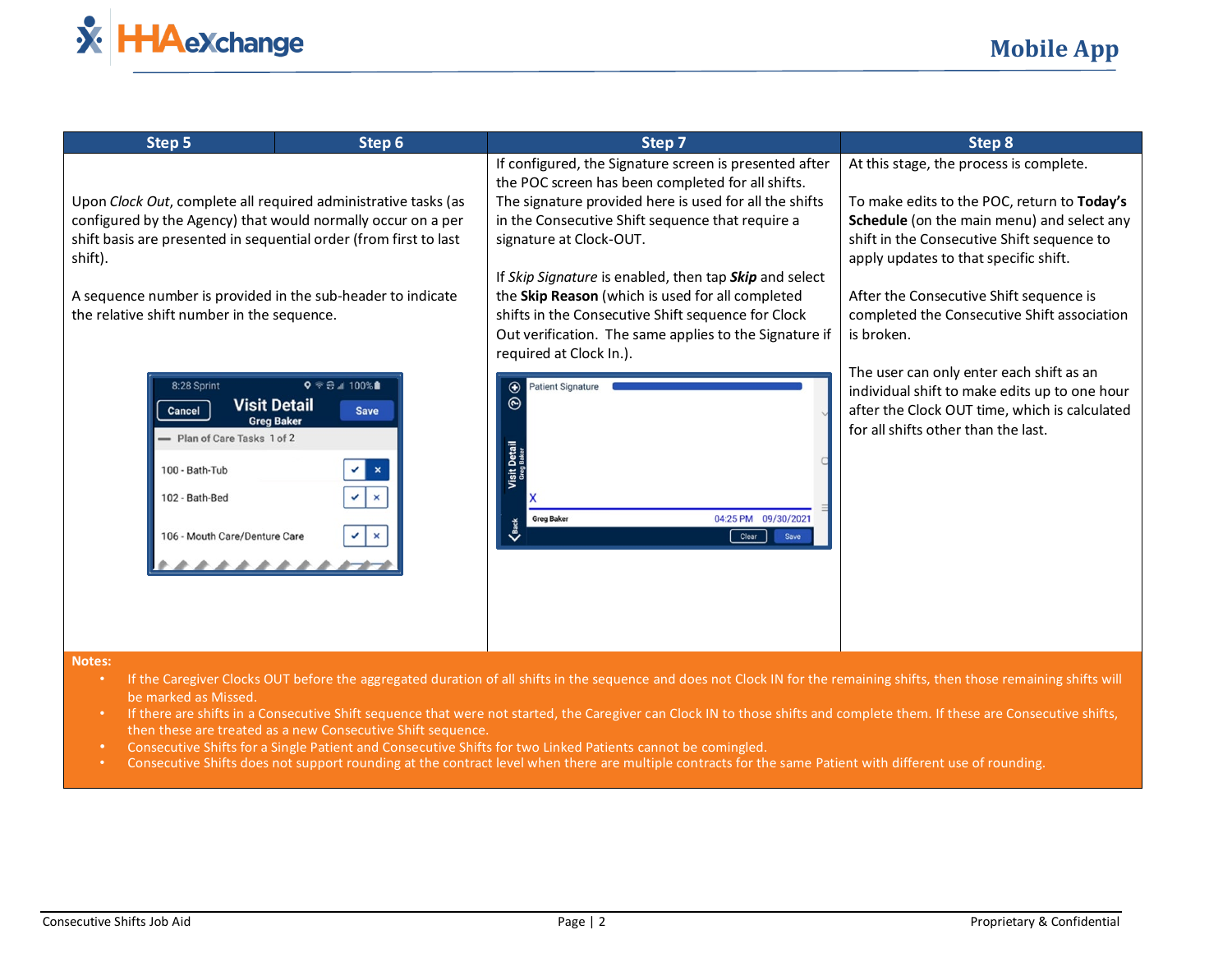

## **Consecutive Multiple Shifts – Linked Patients (Internal Contract)**

| Step 1                                                                                                                                                                                                                                                                                                                                                                                       | Step 2                                                                                                                                                                                                                                                                                                                                                                                                               | Step 3                                                                                                                                                                                                                                                                                  | Step 4                                                                                                                                                                                                                                                                                                     |
|----------------------------------------------------------------------------------------------------------------------------------------------------------------------------------------------------------------------------------------------------------------------------------------------------------------------------------------------------------------------------------------------|----------------------------------------------------------------------------------------------------------------------------------------------------------------------------------------------------------------------------------------------------------------------------------------------------------------------------------------------------------------------------------------------------------------------|-----------------------------------------------------------------------------------------------------------------------------------------------------------------------------------------------------------------------------------------------------------------------------------------|------------------------------------------------------------------------------------------------------------------------------------------------------------------------------------------------------------------------------------------------------------------------------------------------------------|
| Select Today's Schedule from the main<br>menu. Linked Patients are indicated by<br>the bracket with an "L". Tap any of the<br>shifts within the Consecutive Shift<br>sequence.<br>In this case, Clock IN and Clock OUT is<br>performed only once for the entire shift<br>sequence (maximum of two shifts).                                                                                   | The Visit Detail screen opens and shows the<br>Start Time and End Time of the Consecutive<br>Shift sequence. Both Patients appear in the Visit<br>Detail header. Tap Clock In to begin.<br>Complete any administrative requirements (if<br>required at Clock-IN, such as Patient Signature<br>at the start of the shift).<br>If a Signature is required at Clock-IN for<br>both Patients, then the signature for the | Once Clocked IN, the Confirmed<br>time is presented as the Start time<br>for the Consecutive Shift.                                                                                                                                                                                     | Once all shifts are completed, tap<br><b>Clock Out to end the Consecutive</b><br>Shift sequence.                                                                                                                                                                                                           |
| <b>Note:</b> Consecutive Shifts can also be<br>performed via the Visits tab.                                                                                                                                                                                                                                                                                                                 | first Patient is presented at Clock-IN.                                                                                                                                                                                                                                                                                                                                                                              |                                                                                                                                                                                                                                                                                         |                                                                                                                                                                                                                                                                                                            |
| $\odot$<br><b>Today's Schedule</b><br>$\zeta$ Back<br>john joe<br>05/04/2022<br>02:00AM - 02:15AM<br>NEW YORK, NY, 10001<br>02:00AM - 02:15AM<br>A<br>Will John<br>05/04/2022<br>02:15AM - 02:30AM<br>NEW YORK, NY, 10001<br>02:15AM - 02:30AM<br>Q<br>05/04/2022<br>iohn ioe<br>03:00AM - 03:15AM<br>NEW YORK.NY.10001<br>Will John<br>05/04/2022<br>03:15AM - 03:30AM<br>NEW YORK.NY.10001 | $\odot$ $\odot$<br>$\mathbf{\langle}$ Back<br><b>Visit Detail</b><br>n ioe / Will John<br><b>Clock In/Out</b><br><b>Directions</b><br>05/04 at 02:00AM<br>05/04 at 02:30AM<br><b>Clock In</b><br><b>Clock Out</b><br>Confirmed: 11:35AM<br>Œ,<br>- Plan Of Care Tasks:<br>10 - Self Administration of Meds<br>100 - Dressing/Grooming                                                                                | $\odot$<br>$\zeta$ Back<br><b>Visit Detail</b><br>ohn ioe / Will John<br><b>Clock In/Out</b> Directions<br>05/04 at 02:00AM<br>05/04 at 02:30AM<br><b>Clock Out</b><br>Clock In<br>Confirmed: 11:35AM √<br>ക<br>You have been successfully Clocked In.<br>OK<br>100 - Dressing/Grooming | $\odot$ $\odot$<br>$\mathbf$ Back<br><b>Visit Detail</b><br>ohn ioe / Will John<br>Clock In/Out<br>Directions<br>05/04 at 02:00AM<br>05/04 at 02:30AM<br><b>Clock In</b><br><b>Clock Out</b><br>Confirmed: 11:35AM<br>- Plan Of Care Tasks:<br>10 - Self Administration of Meds<br>100 - Dressing/Grooming |
| <b>Linked Consecutive Shifts</b>                                                                                                                                                                                                                                                                                                                                                             | Clock In                                                                                                                                                                                                                                                                                                                                                                                                             | <b>Clock In Confirmed</b>                                                                                                                                                                                                                                                               | <b>Clock Out</b>                                                                                                                                                                                                                                                                                           |

*Note on Calculation: The Clock-IN time for the first shift occurs when tapping on the Clock In button. The Clock OUT of the first shift and the Clock IN are derived from the scheduled duration of the first shift. The Clock Out time recorded is used as the End time for the second shift.*